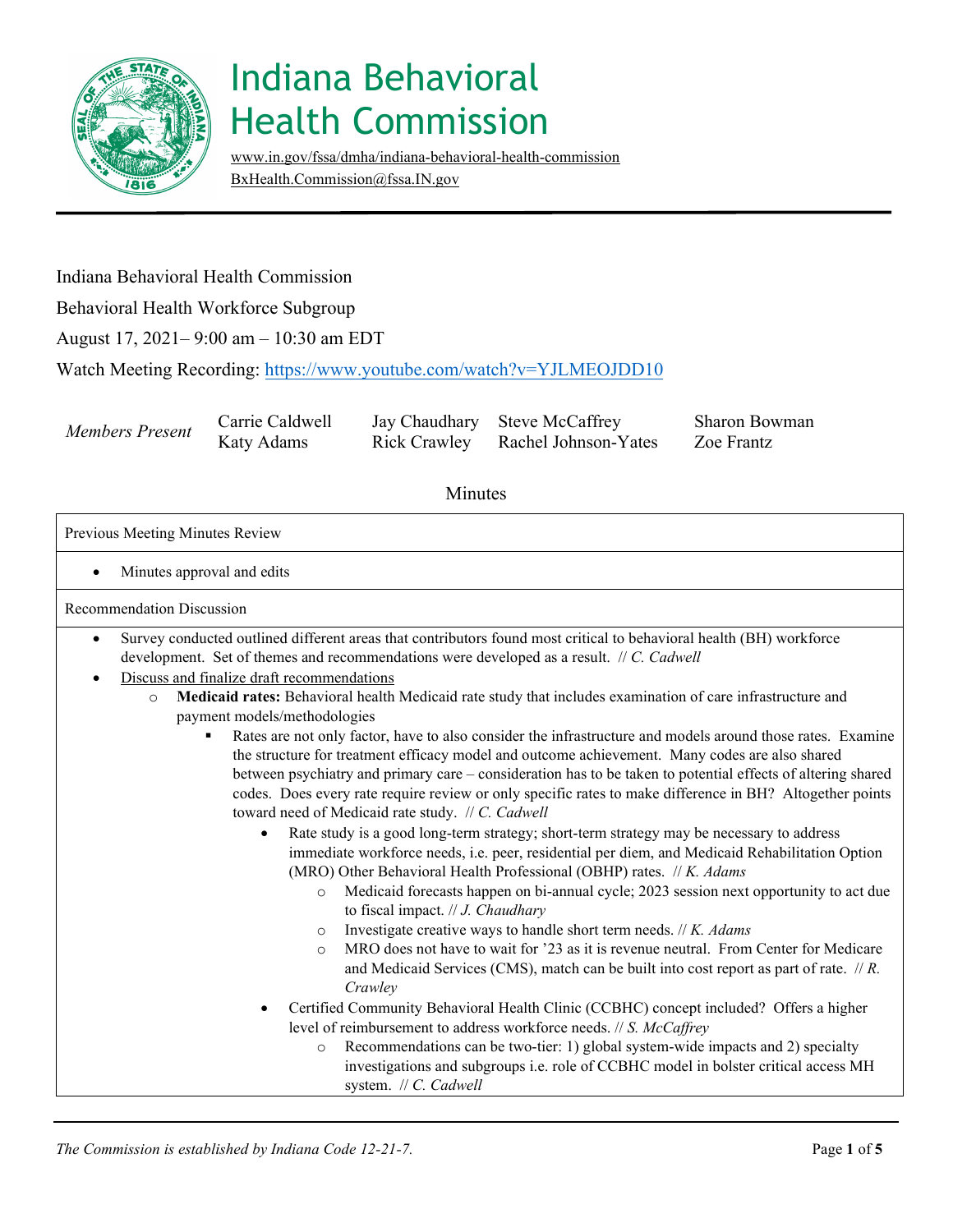

[www.in.gov/fssa/dmha/indiana-behavioral-health-commission](http://www.in.gov/fssa/dmha/indiana-behavioral-health-commission) [BxHealth.Commission@fssa.IN.gov](mailto:BxHealth.Commission@fssa.IN.gov) 

| Because of potential legislative/congressional action, advocating CCBHC model may<br>$\circ$                                                                  |  |  |  |
|---------------------------------------------------------------------------------------------------------------------------------------------------------------|--|--|--|
| be raise opportunity for state movement $\#S$ . McCaffrey                                                                                                     |  |  |  |
| Advocating for move from demonstration state to full-fledged funding state for CCBHC<br>$\circ$                                                               |  |  |  |
| should be added to agenda $//R$ . Crawley                                                                                                                     |  |  |  |
| Can be added to list of recommendations for full IBHC report out as separate                                                                                  |  |  |  |
| item // C. Cadwell                                                                                                                                            |  |  |  |
| In final report, anything involving funding may be made into a final recommendation. Use of                                                                   |  |  |  |
| Commission on Improving the Status of Children (CISC) template to make interim                                                                                |  |  |  |
| recommendations could be discussed as full IBHC. // J. Chaudhary                                                                                              |  |  |  |
| Can we make recommendations for usage of COVID funding to meet short-term needs<br>$\circ$<br>in anticipation of '23 session? $// Z.$ Frantz                  |  |  |  |
| Can discuss as whole IBHC. // J. Chaudhary<br>٠                                                                                                               |  |  |  |
| Potential recommendation that additional funds be targeted as pathways to support organizations in<br>٠                                                       |  |  |  |
| meeting short-term BH workforce needs. // C. Cadwell                                                                                                          |  |  |  |
| Mechanically, what would subsidy look like? // J. Chaudhary                                                                                                   |  |  |  |
| As example, using the \$100m earmarked for MH to encourage people to obtain Social<br>$\circ$                                                                 |  |  |  |
| Work Master's would infuse supports into the system quickly. // Z. Frantz                                                                                     |  |  |  |
| Likes the focus on getting people into workforce. Focus on bolstering wages for<br>$\circ$                                                                    |  |  |  |
| residential setting direct care staff to \$15/hr by giving funds to providers per full-time                                                                   |  |  |  |
| employee (FTE). // K. Adams                                                                                                                                   |  |  |  |
| Operationalized examples: use monies to create training for an OBHP certification and<br>$\circ$                                                              |  |  |  |
| include higher reimbursement add-on; endorse add-ons for peers and specialty                                                                                  |  |  |  |
| expertise. Add-ons in the short-term as runway to reimbursement increase. $\pi$ S.                                                                            |  |  |  |
| <b>McCaffrey</b>                                                                                                                                              |  |  |  |
|                                                                                                                                                               |  |  |  |
| Using monies to support education reduces otherwise motivated individuals' anxiety re:<br>$\circ$<br>funding in a way loan forgiveness cannot $// R.$ Crawley |  |  |  |
| Potential IBHC recommendations summary: Medicaid rate study, endorsement for short-term and long-<br>٠                                                        |  |  |  |
| term CCBHC investigation and legislative advocacy, establish potential use of COVID stimulus funds for                                                        |  |  |  |
| building out workforce pipeline, OBHP certification and increased rates, peer add-ons and rates. // C.                                                        |  |  |  |
| Cadwell                                                                                                                                                       |  |  |  |
| Explore an overall Request for Proposal (RFP) under which the various needs of different sectors<br>$\bullet$                                                 |  |  |  |
| are addressed?                                                                                                                                                |  |  |  |
| Monies are in state budget limbo, but a substantial portion is planned to be more public-<br>$\circ$                                                          |  |  |  |
| facing as a call for proposals from certain groups. Opiod settlement may be a possible                                                                        |  |  |  |
| funding source on the horizon. $// J.$ Chaudhary                                                                                                              |  |  |  |
| How to convey urgency of short-term recommendations? // C. Cadwell                                                                                            |  |  |  |
| Powerful to say BH workers are not making \$15/hr. // K. Adams<br>$\circ$                                                                                     |  |  |  |
| Advocate for emphasizing infusing additional workforce. // Z. Frantz<br>$\circ$                                                                               |  |  |  |
|                                                                                                                                                               |  |  |  |
| Telehealth expansion: Expand telehealth back to include all eligible Medicaid providers, not just licensed<br>$\circ$                                         |  |  |  |
| providers (as it was during the state PHE)                                                                                                                    |  |  |  |
| Has requested it be put on agenda for upcoming Public Policy meeting $//R$ . Crawley                                                                          |  |  |  |
|                                                                                                                                                               |  |  |  |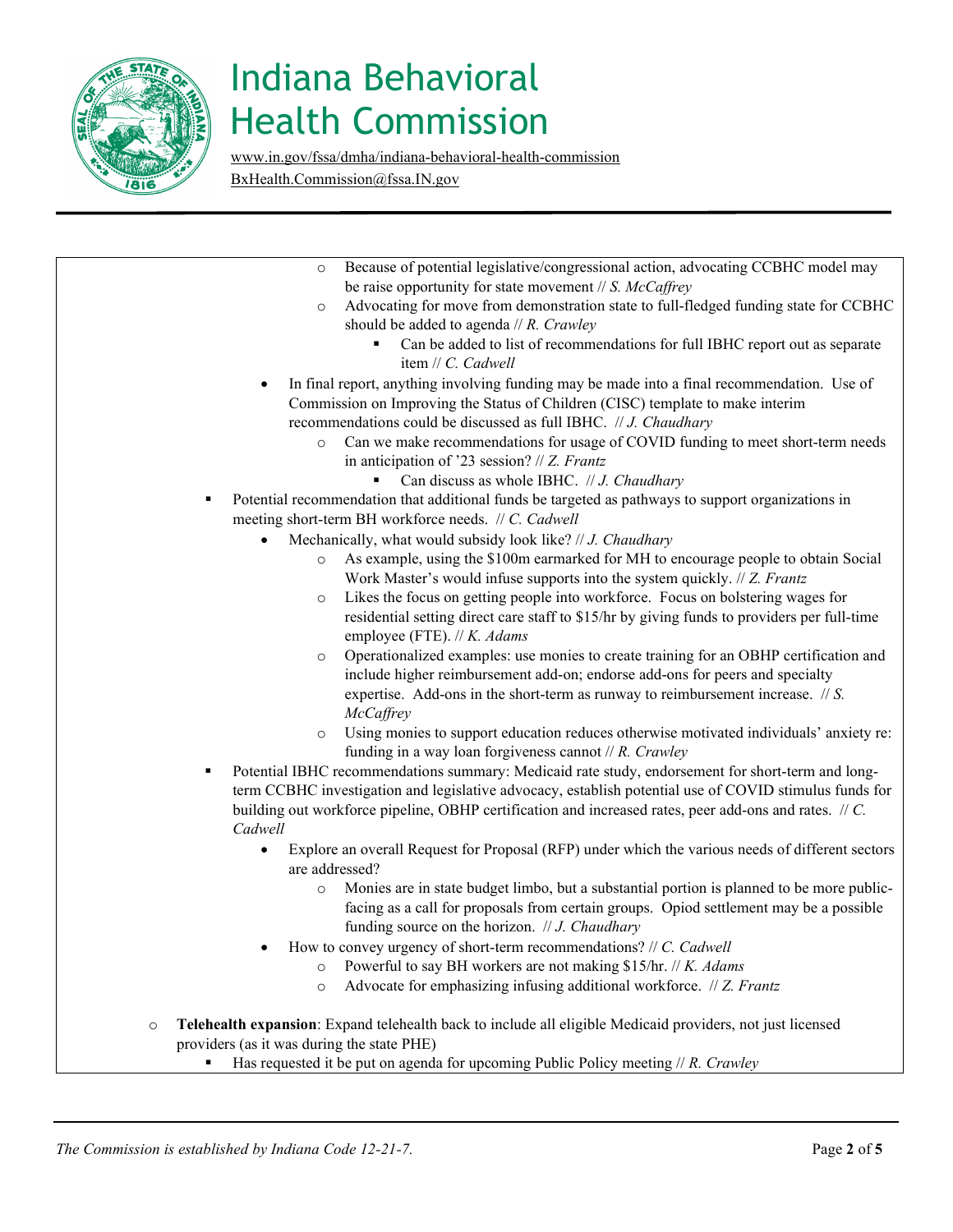

[www.in.gov/fssa/dmha/indiana-behavioral-health-commission](http://www.in.gov/fssa/dmha/indiana-behavioral-health-commission) [BxHealth.Commission@fssa.IN.gov](mailto:BxHealth.Commission@fssa.IN.gov) 

**Senate Bill 3 (SB3) controls telehealth reimbursement regardless of payer. Are we only focusing on**  individual level. Need to address "equivalent training or education" condition; scope of practice may be to address licensing process. Military spouse rule may be underutilized. // *S. Bowman*  practice within other compact states for up to 30 days/year. Close to universal • Worth adding scholarship opportunities to address both front- and backend needs? // *K. Adams* Medicaid providers? // *S. McCaffrey*  • "Medicaid" specification may be unnecessary as SB3 is under the Indiana Professional Licensing Agency (IPLA), but boundary-setting may need to happen elsewhere. // *J. Chaudhary*  • Advocate for more comprehensive approach by striking Medicaid specification. // *S. McCaffrey*  How do we differentiate between Medicaid and other payors? Expand goal to all applicable providers and payors understanding it may be two-step process? // *C. Cadwell*  • Responsibility of logistical aspect may be elsewhere. // *K. Adams*  • Add a sub-bullet of "At a minimum this shall include all providers recognized by the State for the purposes of certification or reimbursement." // *S. McCaffrey*  o **Licensing**: Focus on legislative advocacy to: (a) modernize and achieve full digitization of process, (b) extend the [military spouse licensing rule](https://www.in.gov/pla/professions/military-experience/) to all licenses governed by the Behavioral Health board and the Psychology board Address IPLA administrative burden, backlog, reciprocity, and desire for compacts. State has an established process for military spouses to apply and receive licensure when moving to the state akin to universal licensing – advocate for expansion to BH licenses; compacts need to be considered on better standard. // *C. Cadwell*  Modernization and digitization is important to address workforce needs; support within Psychology board • Barrier to digitization? // *R. Crawley*  o PLA IT issue. // *S. Bowman*  • Is there a reason a law is needed for compacts and do any states delegate that to their PLA? // *S. McCaffrey*   $\circ$  It is perceived as allowing some outside entity to control licensing inside the State of Indiana. Psychology compact was brought to Legislature this year and did not pass. // *S. Bowman*  o Is it an option to pass legislation to delegate the authority to make compact decisions to IPLA. // *S. McCaffrey*  o There are 13-15 states part of the Psychology compact; allows providers in the compact to either practice telehealth in all other states or request permission to physically licensing, which may sow discomfort. Not aware of any similar compacts for other MH profession besides nursing. // *S. Bowman*  o **Loan Forgiveness Funding:** Use ARP or other funds coming to the state to begin to fund the BH Loan Forgiveness program and include within those eligible certain "certified" providers. Use COVID stimulus funding to use for State to begin to fund loan forgiveness. Look for other long term funding sources such as licensing fees. // *C. Cadwell*  • What happened with past loan forgiveness funding? // *S. McCaffrey*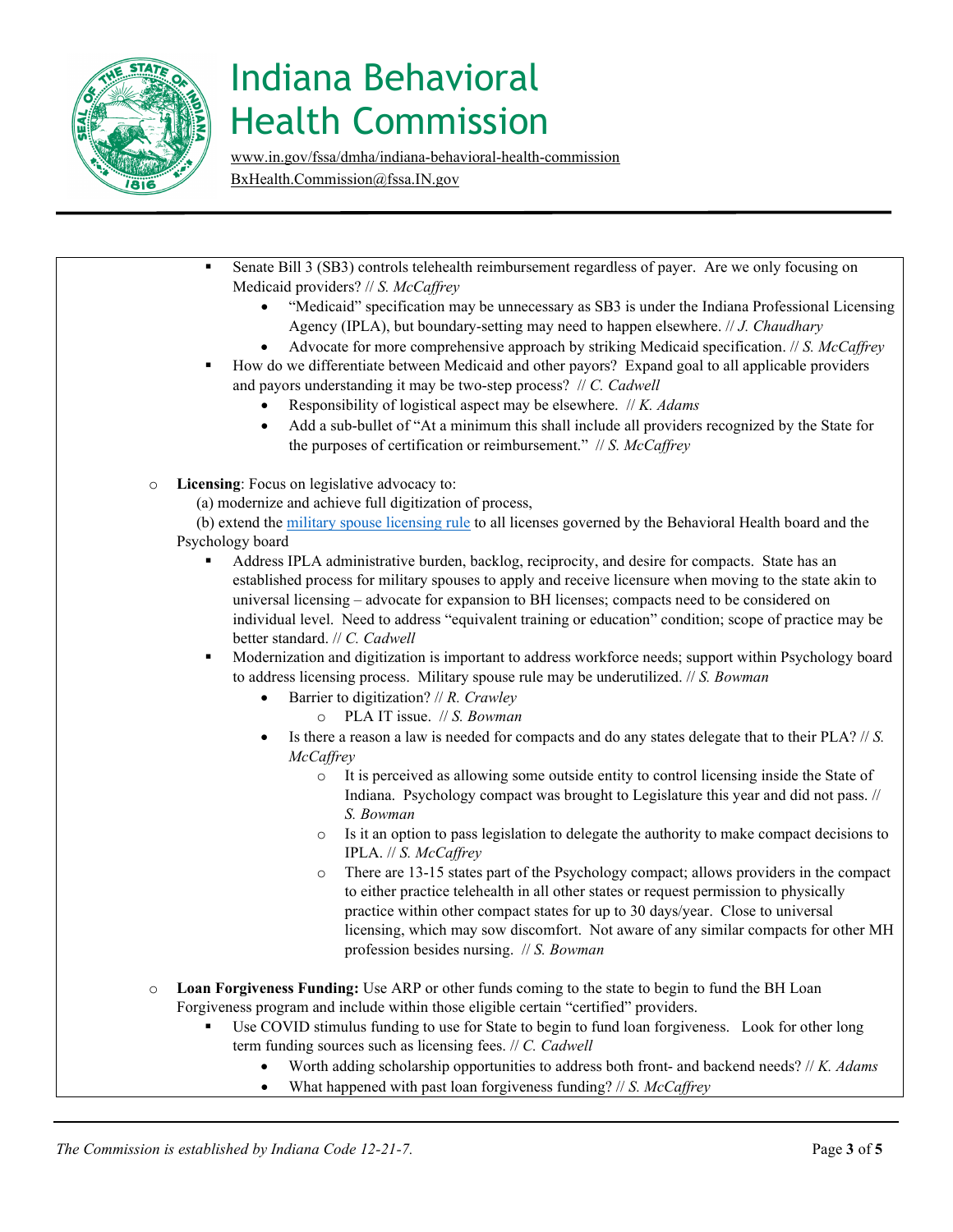

[www.in.gov/fssa/dmha/indiana-behavioral-health-commission](http://www.in.gov/fssa/dmha/indiana-behavioral-health-commission) [BxHealth.Commission@fssa.IN.gov](mailto:BxHealth.Commission@fssa.IN.gov) 

 <sup>o</sup> **Raise Awareness for Workforce Options:** Use ARP and other funds coming to the state to develop: (a) middle school and above awareness of Human Services professional (like STEM efforts) middle- and high school kids. // *K. Adams*  Non-State (i.e. Indianapolis Colts') campaigns can influence in a way that a o Before time with the State – was not a part of the decision process. Speculates administration issues. Consider partnership with non-State entities to support fund management in future. // *J. Chaudhary*  o Loan forgiveness funded by one-time performance reward funding. Funding never came from state legislation. // *R. Crawley*  Apply long-term legislative lens to this recommendation // *J. Chaudhary*  o Add language regarding ease of fund accessibility including potential technical assistance opportunities. Add a commitment to serve community condition to accessing funds. Potentially provide additional funding in rural areas with more need. // *Z. Frantz*  Use COVID stimulus funds (short-term) and pursue legislative funding (long-term) to expand on loan repayment to also include tuition assistance and scholarship opportunities, with a commitment to serve condition. Include potential regional prioritization. Emphasize ease of access. // *C. Cadwell*  • Ensure it is not taxable income to recipient // *R. Crawley*  (b) campaign on workforce needs across state (like Know the O campaign) Need to have and use funds to build media campaign and middle school advocacy for human service professions // CC • Take the effort on multi-state level // *Z. Frantz*  • Tennessee has model of all-state conference targeting high school students to pique interest in human services field // *R. Crawley*  o Need to further research what other states have done successfully to reach out to o Where does responsibility of research conduction fall? // *C. Cadwell*  State campaign may not be able to due to skepticism surround government-led awareness campaigns. State role may be to celebrate and champion the importance of BH workforce; stigma and awareness campaigns may be better managed through public/private partnerships. // *J. Chaudhary*  • Chamber of Commerce partnership has been fruitful; may be good since they focus on workforce development. // *Z. Frantz*  • FSSA may be good to convene a workgroup, but leery of State awareness campaign // *J. Chaudhary*  Take advantage of Chamber of Commerce workforce development focus or FSSA can convene a workgroup. Role for associations in public/private partnership – potentially through RFP process? // *C. Cadwell*  • Need to have relevant player involved. Many options for organizational approach – could see an advisory council. // *S. McCaffrey*  o **Certifications/Allied Health:** Explore expansion options to leveraging further certifications for workforce including considerations for revisions of scope for Allied health